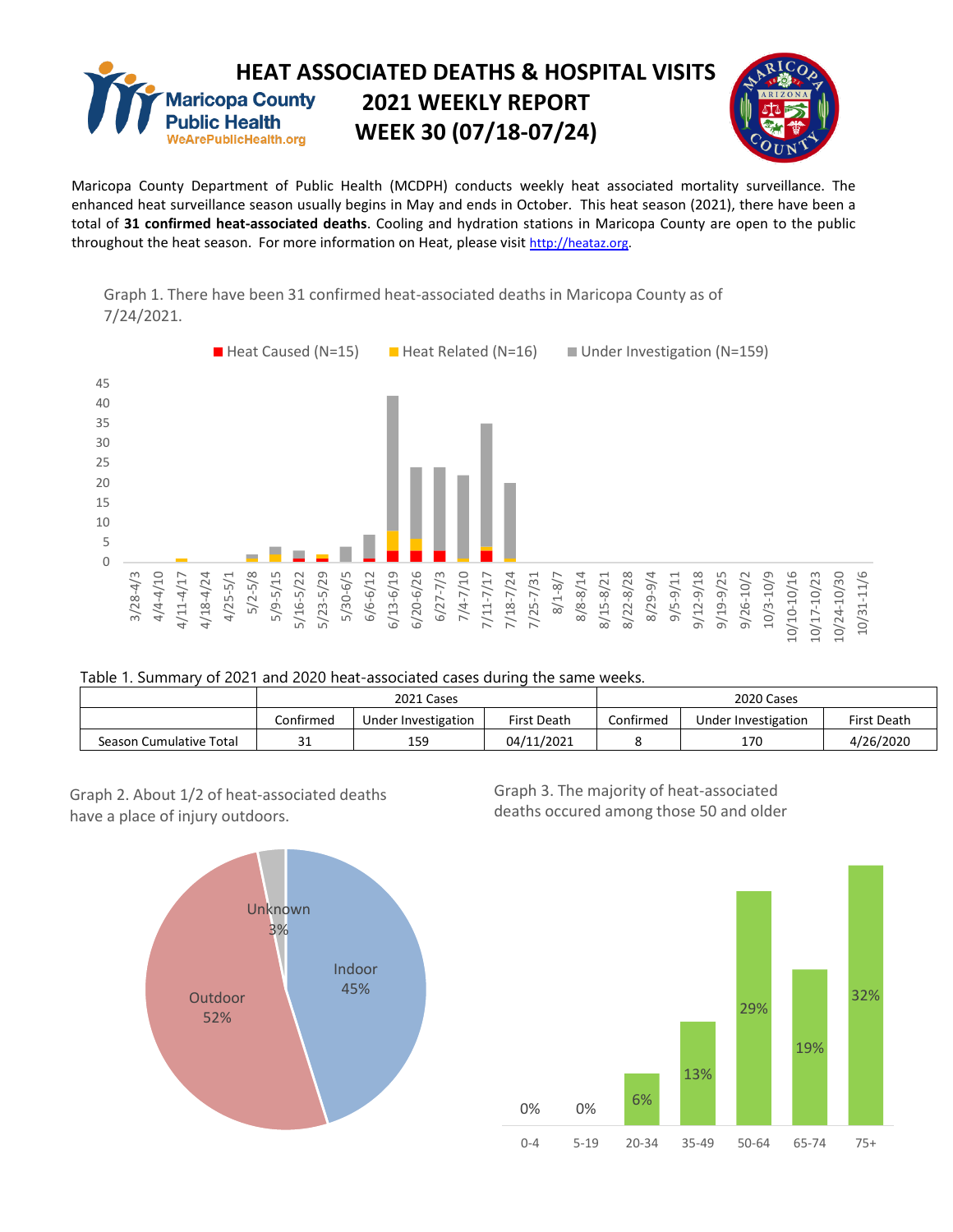## **HEAT ASSOCIATED DEATHS & HOSPITAL VISITS 2021 WEEKLY REPORT WEEK 30 (07/18-07/24)**

| Air Conditioning Status      | Count       | Percentage |
|------------------------------|-------------|------------|
| Air Conditioning Present     | 14          | 100%       |
| Non-Functioning              | 10          | 71%        |
| No Electricity               |             | 7%         |
| Not in Use                   | 2           | 14%        |
| Unknown                      |             | 7%         |
| Air Conditioning Not Present | $\mathbf 0$ | 0%         |
| Unknown                      | $\mathbf 0$ | 0%         |
| <b>Total Indoor Deaths</b>   | 14          | 45%        |

Table 2. Air condition status among heat-associated indoor deaths, Maricopa County 2021

\*Counts are preliminary and may increase as additional data are received.

**Heat Caused (HC)**: Cases that mention heat or heat exposure in Part I of the death certificate causes of death (diseases or conditions in the direct sequence causing death), for variables cod\_a, cod\_b, cod\_c, or cod\_d. County of death: Maricopa. Heat Related (HR): Cases that mention heat exposure in Part II of the death certificate causes of death (diseases and conditions contributing but not directly resulting in the death sequence), but not in any of the Part I variables (cod a, cod b, cod c, or cod d). County of death: Maricopa.

**Under Investigation (UI):** Cases the Maricopa County Office of Medical Examiner suspects are heat associated deaths. Data Sources: Maricopa County, Office of Vital Registration and Office of Medical Examiner; Arizona Department of Health Services, Office of Vital Registration